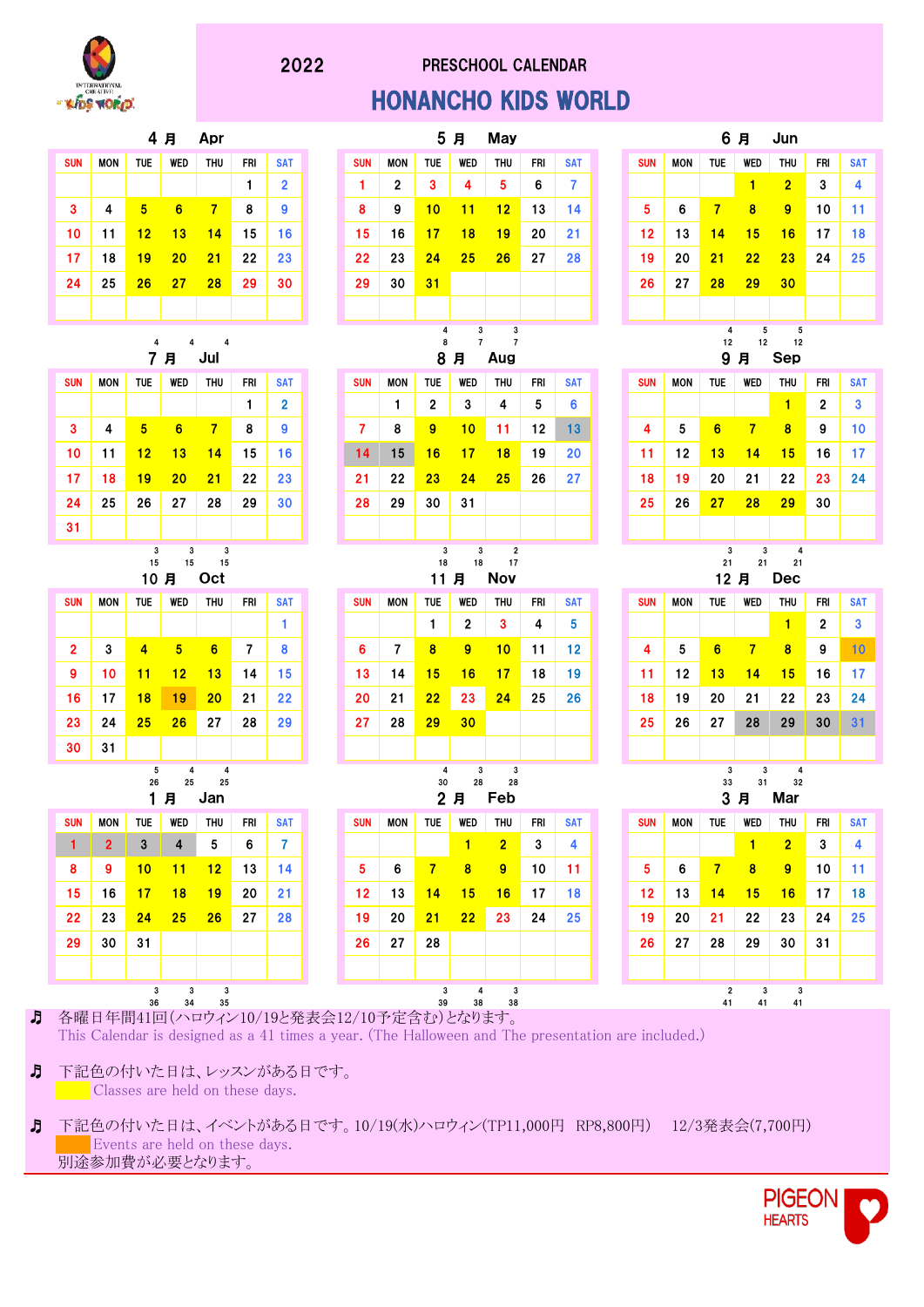

# AFTERSCHOOL HONANCHO KIDS WORLD























| <b>WED</b> | THU | FRI | <b>SAT</b> | <b>SUN</b> | <b>MON</b> | <b>TUE</b> | <b>WED</b> | <b>THU</b>     | FRI | <b>SAT</b> |
|------------|-----|-----|------------|------------|------------|------------|------------|----------------|-----|------------|
| 4          | 5   | 6   | 7          |            |            |            | 1          | $\overline{2}$ | 3   | 4          |
| 11         | 12  | 13  | 14         | 5          | 6          | 7          | 8          | 9              | 10  | 11         |
| 18         | 19  | 20  | 21         | 12         | 13         | 14         | 15         | 16             | 17  | 18         |
| 25         | 26  | 27  | 28         | 19         | 20         | 21         | 22         | 23             | 24  | 25         |
|            |     |     |            | 26         | 27         | 28         | 29         | 30             |     |            |
|            |     |     |            |            |            |            |            |                |     |            |
| 4<br>3     | 3   |     |            |            |            | 4          | 5          | 5              |     |            |

| <b>WED</b> | <b>THU</b>                         | FRI | <b>SAT</b> |  | <b>SUN</b> | MON | TUE | <b>WED</b> | <b>THU</b> | FRI | <b>SAT</b> | <b>SUN</b> | MON | <b>TUE</b> | WED | THU | FRI |  |
|------------|------------------------------------|-----|------------|--|------------|-----|-----|------------|------------|-----|------------|------------|-----|------------|-----|-----|-----|--|
|            |                                    |     | _          |  |            |     | 2   | 3          | 4          | 5   | 6          |            |     |            |     |     | 2   |  |
| 6          | 7                                  | 8   | 9          |  |            | 8   | 9   | 10         | 11         | 12  | 13         | 4          | 5   | 6          |     | 8   | 9   |  |
| 13         | 14                                 | 15  | 16         |  | 14         | 15  | 16  | 17         | 18         | 19  | 20         | 11         | 12  | 13         | 14  | 15  | 16  |  |
| 20         | 21                                 | 22  | 23         |  | 21         | 22  | 23  | 24         | 25         | 26  | 27         | 18         | 19  | 20         | 21  | 22  | 23  |  |
| 27         | 28                                 | 29  | 30         |  | 28         | 29  | 30  | 31         |            |     |            | 25         | 26  | 27         | 28  | 29  | 30  |  |
|            |                                    |     |            |  |            |     |     |            |            |     |            |            |     |            |     |     |     |  |
|            | 3<br>3<br>3<br>3<br>$\overline{2}$ |     |            |  |            |     |     |            |            |     | 3          | 3          | 4   |            |     |     |     |  |

| <b>SUN</b> | <b>MON</b> | <b>TUE</b> | WED            | <b>THU</b> | FRI            | <b>SAT</b> |
|------------|------------|------------|----------------|------------|----------------|------------|
|            |            |            |                | 1          | $\overline{2}$ | 3          |
| 4          | 5          | 6          | 7              | 8          | 9              | 10         |
| 11         | 12         | 13         | 14             | 15         | 16             | 17         |
| 18         | 19         | 20         | 21             | 22         | 23             | 24         |
| 25         | 26         | 27         | 28             | 29         | 30             | 31         |
|            |            |            |                |            |                |            |
|            |            | 3          | $\overline{2}$ | 3          |                |            |



各曜日年間40回となります。 This Calendar is designed as a 40 times a year.

♬ Classes are held on these days. 下記色の付いた日は、レッスンがある日です。

♬

♬ Event is held on Oct. 21st. 10/21(金)ハロウィン(5,500円)イベントがあります。今年度の発表会はありません。